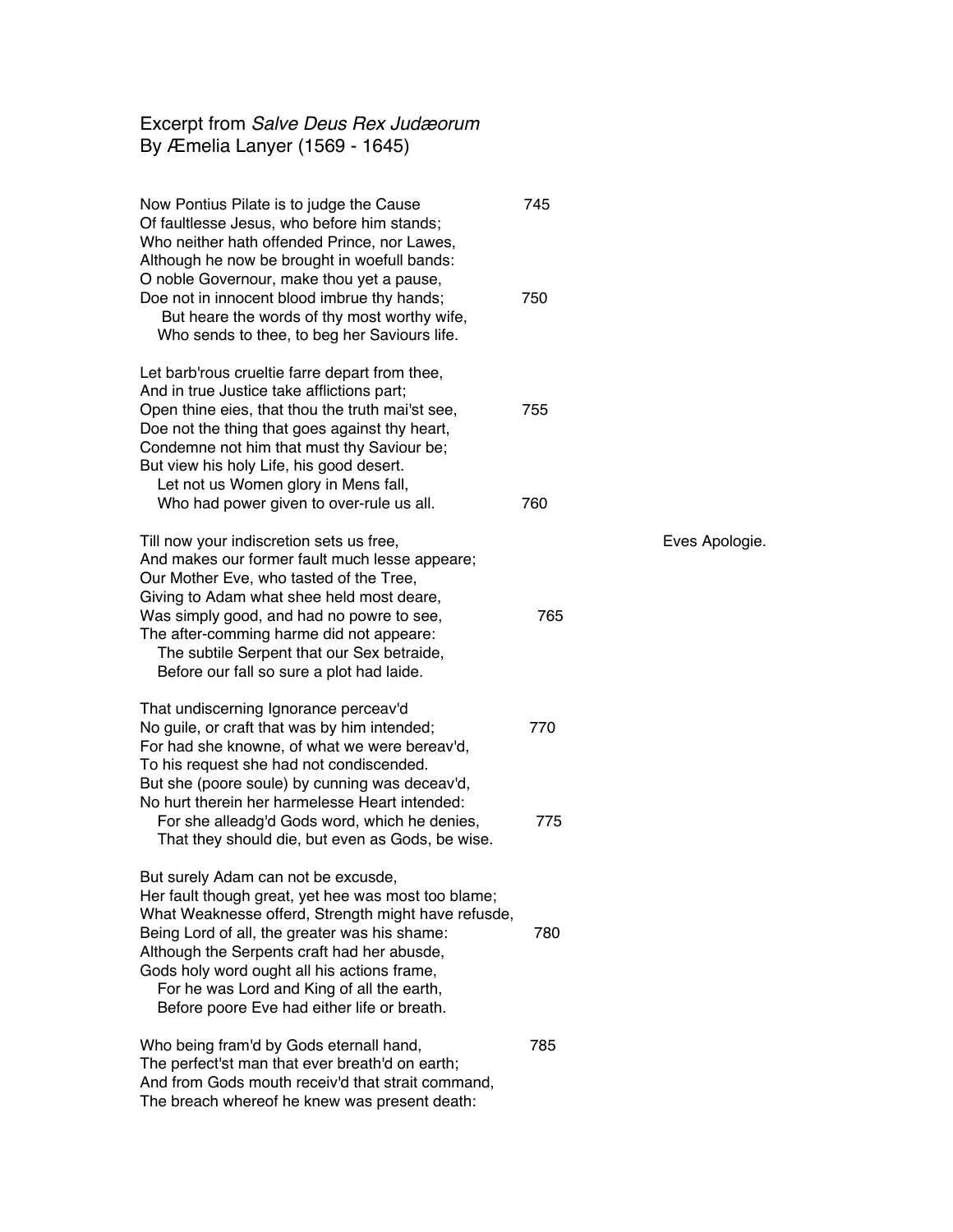| Yea having powre to rule both Sea and Land,<br>Yet with one Apple wonne to loose that breath<br>Which God had breathed in his beauteous face,<br>Bringing us all in danger and disgrace.                                                                                                                                                                                                                        | 790        |
|-----------------------------------------------------------------------------------------------------------------------------------------------------------------------------------------------------------------------------------------------------------------------------------------------------------------------------------------------------------------------------------------------------------------|------------|
| And then to lay the fault on Patience backe,<br>That we (poore women) must endure it all;<br>We know right well he did discretion lacke,<br>Beeing not perswaded thereunto at all;<br>If Eve did erre, it was for knowledge sake,<br>The fruit beeing faire perswaded him to fall:<br>No subtill Serpents falshood did betray him,<br>If he would eate it, who had powre to stay him?                           | 795<br>800 |
| Not Eve, whose fault was onely too much love,<br>Which made her give this present to her Deare,<br>That what shee tasted, he likewise might prove,<br>Whereby his knowledge might become more cleare;<br>He never sought her weakenesse to reprove,<br>With those sharpe words, which he of God did heare:<br>Yet Men will boast of Knowledge, which he tooke<br>From Eves faire hand, as from a learned Booke. | 805        |
| If any Evill did in her remaine,<br>Beeing made of him, he was the ground of all;<br>If one of many Worlds could lay a staine<br>Upon our Sexe, and worke so great a fall<br>To wretched Man, by Satans subtill traine;<br>What will so fowle a fault amongst you all?<br>Her weakenesse did the Serpents words obay;<br>But you in malice Gods deare Sonne betray.                                             | 810<br>815 |
| Whom, if unjustly you condemne to die,<br>Her sinne was small, to what you doe commit;<br>All mortall sinnes that doe for vengeance crie,<br>Are not to be compared unto it:<br>If many worlds would altogether trie,<br>By all their sinnes the wrath of God to get;<br>This sinne of yours, surmounts them all as farre<br>As doth the Sunne, another little starre.                                          | 820        |
| Then let us have our Libertie againe,<br>And challendge to your selves no Sov'raigntie;<br>You came not in the world without our paine,<br>Make that a barre against your crueltie;<br>Your fault beeing greater, why should you disdaine<br>Our beeing your equals, free from tyranny?<br>If one weake woman simply did offend,<br>This sinne of yours, hath no excuse, nor end.                               | 825<br>830 |
| To which (poore soules) we never gave consent,<br>Witnesse thy wife (O Pilate) speakes for all;<br>Who did but dreame, and yet a message sent,                                                                                                                                                                                                                                                                  | 835        |